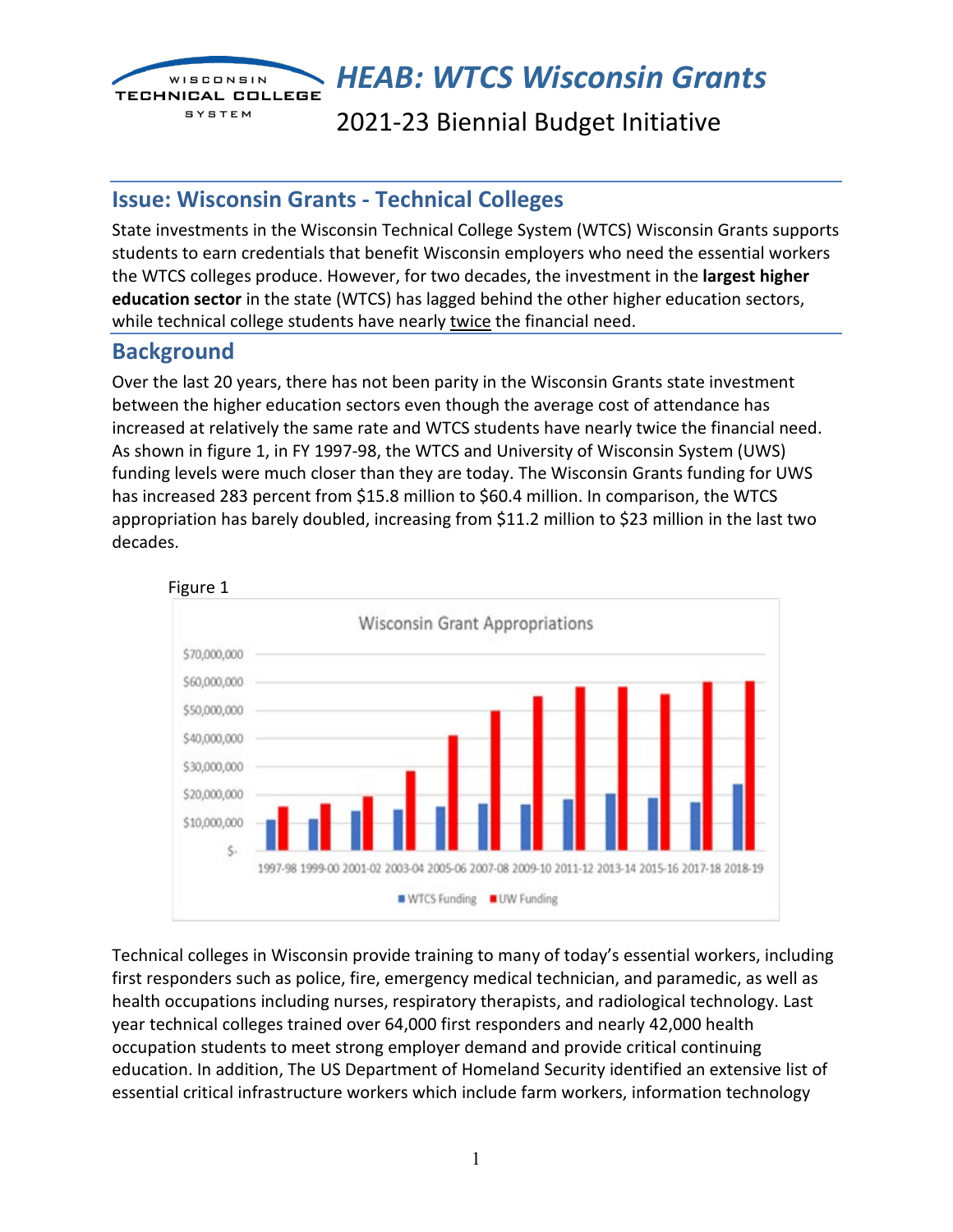professionals and positions in manufacturing, all workers that are primarily educated by the WTCS.

As the low cost, most flexible, higher education provider, the WTCS is the first choice for adult working students and/or those with the greatest financial challenges. Providing additional WTCS Wisconsin Grants funding would enable more students to acquire the essential skills Wisconsin needs to keep safe and restart our economy. Students who are eligible for, but who do not receive Wisconsin Grants, may take fewer credits to spread out their educational costs thus slowing completion of their credential and delaying entry into the workforce.

Wisconsin Technical Colleges not only serve the most students in the state, but those with the highest need. Students who have the highest need are eligible for a maximum award for Wisconsin Grants. As shown in Figure 2, in FY 2018-19 nearly 50 percent of WTCS students are eligible to receive the maximum award, which is significantly higher than the students who enroll in the UWS and Wisconsin Association of Independent Colleges and Universities (WAICU).



Other contributing factors to the higher financial need for WTCS students is that they are typically independent and are returning to school to receive training to enter the workforce several years after high school. In 2018-19, the average age of a WTCS student who was enrolled in an associate degree or technical diploma was 27 years old. In that same year, 65 percent of WTCS students were identified as being independent, where UWS and WAICU students were 22 percent and 28 percent independent, respectively.

In addition to WTCS students being independent, they are also working and, in many cases, raising a family while pursuing a credential to advance their careers and increase their earning potential. To be eligible for a Wisconsin Grant, a student is required to be enrolled at least halftime (6 credit hours) and in a program to receive funding. In 2019, there were 3,058 students who were enrolled quarter-time (3 credit hours), were enrolled in a program and met the financial need to receive a Wisconsin Grant. Allowing students who are enrolled in less than half-time would provide students with identified need with much needed assistance to continue their education and complete a credential.